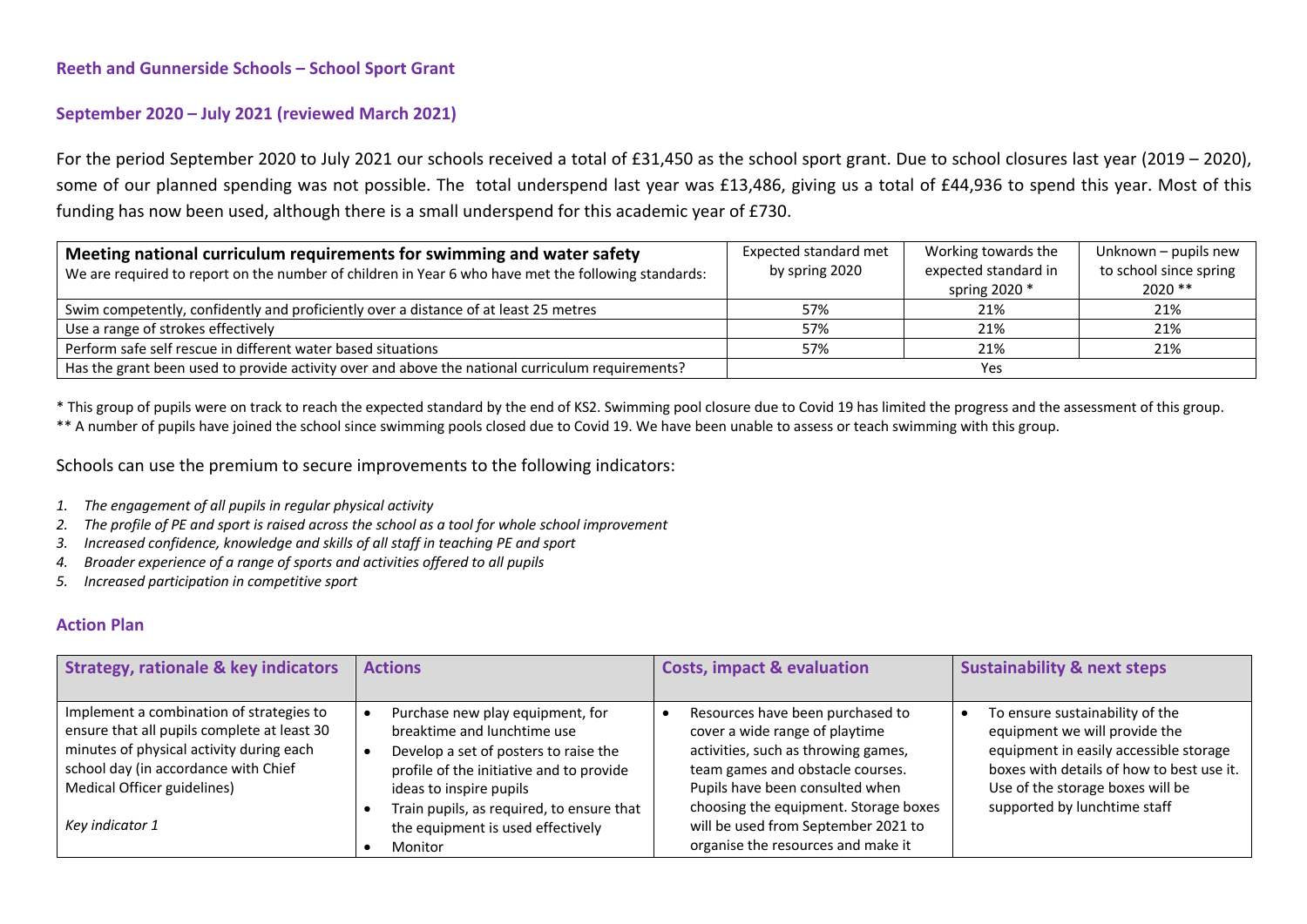|                                                                                                               | Consider extending the scheme to<br>include provision of sports equipment<br>for home use (e.g. football, skipping<br>rope, frisbee, cones)<br>Provide free of charge high visibility<br>waistcoats for all pupils that walk to<br>school, maximising safety and<br>encouraging children to walk | easier for pupils to get started on an<br>activity.<br>Cost: £2524<br>After consideration of the siting of the<br>activity posters, it was thought that the<br>resource boxes would allow for the<br>flexible use of the schools' outdoor<br>spaces, which vary depending on<br>weather conditions<br>Currently, the extension of provision to<br>include equipment for home use has<br>not been implemented, but this could<br>be revisited in the future<br>Additional staffing has been provided at<br>lunchtime to support pupil activities<br>Cost: £4360 (higher than usual due to<br>bubble arrangements)<br>Hi visibility waistcoats have been<br>provided and feedback from pupils has<br>been very positive. Almost all pupils use<br>them each day, with some families<br>choosing to walk instead of using the<br>car.<br>Cost: £230 | Ongoing monitoring will be used to<br>$\bullet$<br>maintain the equipment for sustained<br>impact<br>Year 3 leaders will be invited to be<br>$\bullet$<br>responsible for the KS1 boxes, and they<br>will receive training so that they can<br>support younger pupils with play ideas<br>Reconsider the provision of sports<br>$\bullet$<br>equipment to be used by pupils at<br>home |
|---------------------------------------------------------------------------------------------------------------|--------------------------------------------------------------------------------------------------------------------------------------------------------------------------------------------------------------------------------------------------------------------------------------------------|--------------------------------------------------------------------------------------------------------------------------------------------------------------------------------------------------------------------------------------------------------------------------------------------------------------------------------------------------------------------------------------------------------------------------------------------------------------------------------------------------------------------------------------------------------------------------------------------------------------------------------------------------------------------------------------------------------------------------------------------------------------------------------------------------------------------------------------------------|---------------------------------------------------------------------------------------------------------------------------------------------------------------------------------------------------------------------------------------------------------------------------------------------------------------------------------------------------------------------------------------|
| Continue to offer the schools' family swim<br>scheme to further this successful initiative<br>Key indicator 1 | Continue to liaise with the local<br>swimming pools to find ways to offer<br>free family swimming as soon as<br>possible following the national<br>lockdown<br>Promote the swim scheme through<br>school communications                                                                          | A number of families made use of the<br>$\bullet$<br>family swim scheme as soon as<br>restrictions allowed. Pupils new to<br>school have received the swim cards<br>Parent feedback indicates the<br>continued benefits of the scheme:<br>'It's been great to make use of the<br>family swim scheme. We've used it a lot<br>in the school holidays.'<br>'The scheme makes swimming as a<br>family much more affordable.'<br>'We've made use of it with our nursery<br>child.'<br>The scheme continues to be promoted<br>through the school newsletter<br>Cost: £514                                                                                                                                                                                                                                                                              | Continue to promote the scheme<br>$\bullet$                                                                                                                                                                                                                                                                                                                                           |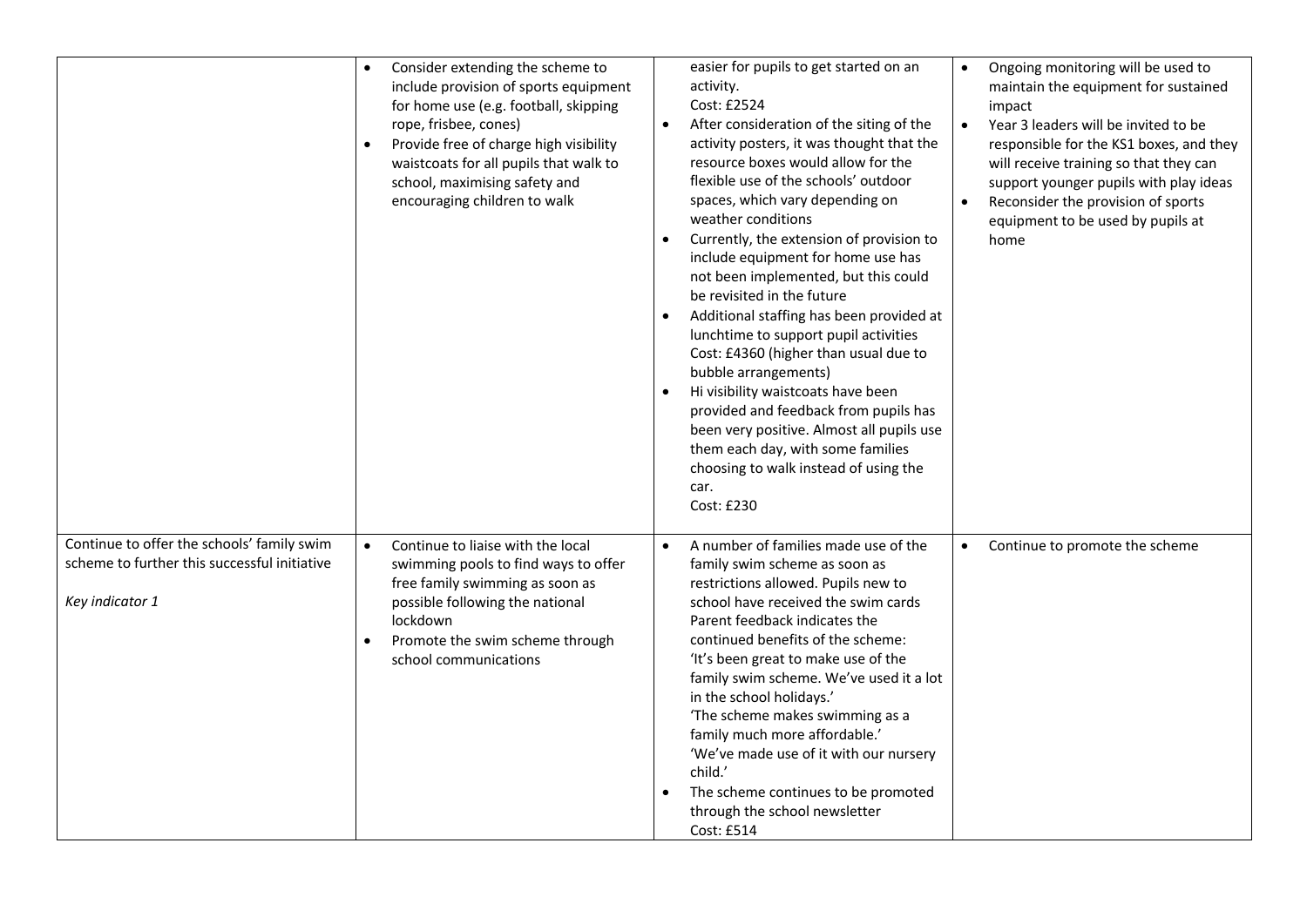| Following a time of national school closure<br>in spring term 2021, fully utilise the<br>opportunity to provide a range of after<br>school sports clubs during the summer term<br>Key indicators 1 and 4                              | Liaise with school staff and other<br>$\bullet$<br>providers to plan a comprehensive<br>range of after school sports sessions                                                 | Pupils have been very enthusiastic<br>$\bullet$<br>about the broad range of afterschool<br>clubs; they have been very popular<br>again this year, and although clubs were<br>only running for two terms due to<br>school closure, we are very pleased<br>with the uptake. 71% of KS2 pupils have<br>taken part in one or more after school<br>clubs (fell running, mountain biking,<br>maypole dancing, multi sports, archery<br>and summer sports).<br>70% of KS1 pupils have taken part in<br>one or more after school clubs (multi<br>sports, maypole dancing, playground<br>games, modern dance and summer<br>team games).<br>Pupils were very positive about their<br>experiences at these clubs.<br>"I learnt how to use a bow better than I<br>used to."<br>"During mountain bike club we learnt<br>how to put a bike down properly."<br>"I enjoyed doing archery because it<br>challenged me."<br>"I learnt about sportsmanship."<br>"I gained knowledge on how to run<br>better and I took control of my<br>breathing to help me."<br>"Sports club was really fun and it helped<br>me get stronger and fitter."<br>To read more feedback from pupils,<br>please view the after school clubs pupil<br>questionnaire summary<br>Cost: £6693 (staffing), £1973 (new bikes<br>and annual service) | A key school priority is to continue to<br>$\bullet$<br>provide a broad range of after school<br>clubs. In order to maximise attendance<br>at clubs, we must ensure we have<br>opportunities for a wide range of sport<br>clubs to take part at both sites for all<br>classes throughout the year. |
|---------------------------------------------------------------------------------------------------------------------------------------------------------------------------------------------------------------------------------------|-------------------------------------------------------------------------------------------------------------------------------------------------------------------------------|--------------------------------------------------------------------------------------------------------------------------------------------------------------------------------------------------------------------------------------------------------------------------------------------------------------------------------------------------------------------------------------------------------------------------------------------------------------------------------------------------------------------------------------------------------------------------------------------------------------------------------------------------------------------------------------------------------------------------------------------------------------------------------------------------------------------------------------------------------------------------------------------------------------------------------------------------------------------------------------------------------------------------------------------------------------------------------------------------------------------------------------------------------------------------------------------------------------------------------------------------------------------------------------------------------|----------------------------------------------------------------------------------------------------------------------------------------------------------------------------------------------------------------------------------------------------------------------------------------------------|
| Our schools have benefitted from weekly<br>specialist PE tuition for several years. This<br>year we plan to arrange specialist input for<br>specific projects, reflecting our ongoing<br>evaluation of staff expertise and confidence | Liaise with staff to identify specific<br>$\bullet$<br>projects that would benefit from<br>specialist input<br>Work with a growing range of<br>professionals to arrange input | This year we have reduced our<br>specialist teacher input. Due to school<br>closure and restrictions we have been<br>unable to arrange input from as many<br>providers as planned, although KS1<br>pupils did benefit from a excellent                                                                                                                                                                                                                                                                                                                                                                                                                                                                                                                                                                                                                                                                                                                                                                                                                                                                                                                                                                                                                                                                 | Positively, teachers have reported that<br>$\bullet$<br>they feel confident implementing the<br>PE curriculum following several years of<br>regular specialist teacher input. They<br>look forward to identifying specific                                                                         |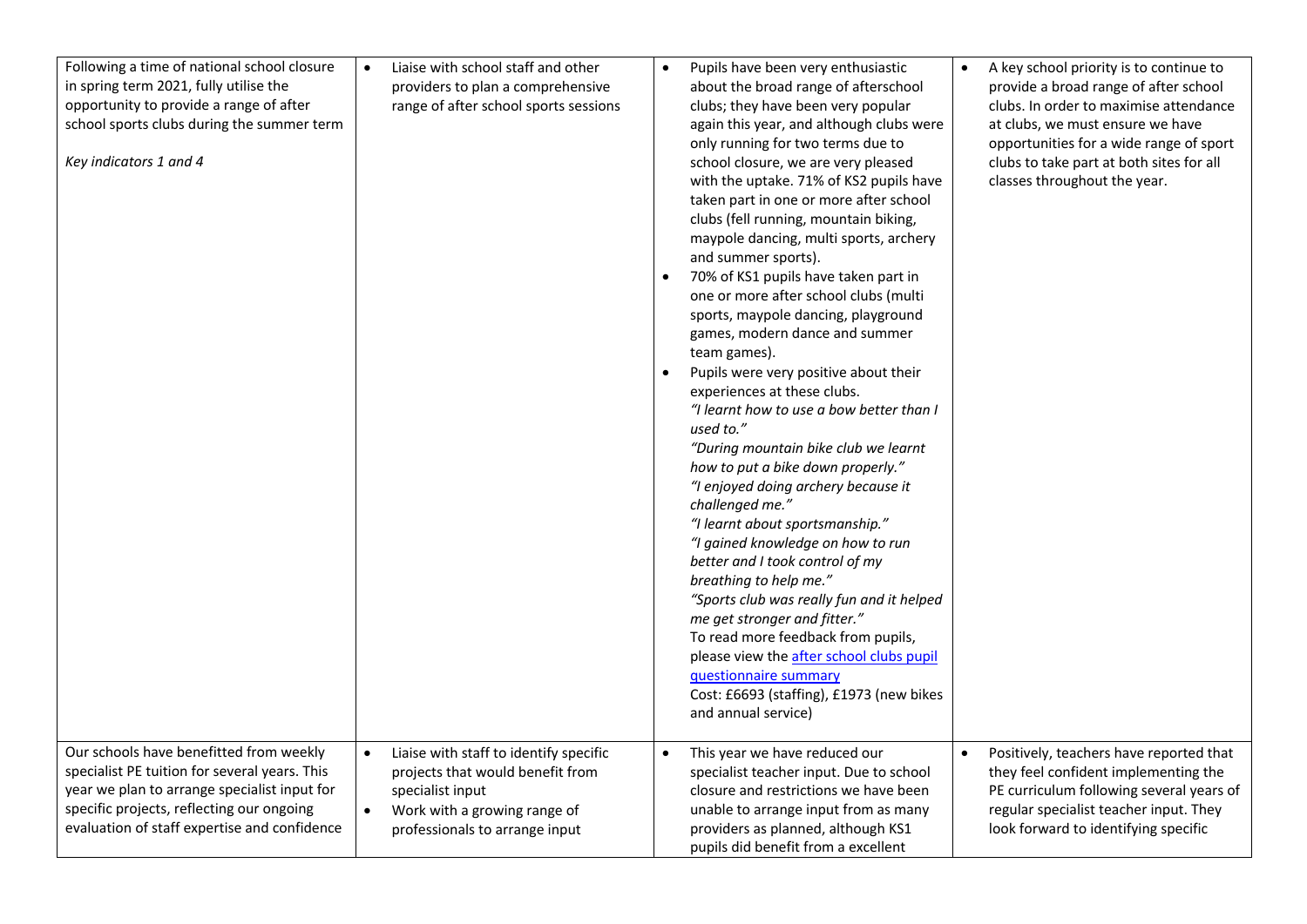| Key indicators 2, 3 and 5                                                                                                                                                                                                                                                                                                                    |                                                                                                                                                                                                                                                                                                               | series of dance lessons and the EY<br>sports afternoon was led by a specialist<br>Cost: £891                                                                                                                                                                                                                                                                                                                                                                                                                                                                                                                        | projects and providers to work with in<br>the future                                                                                                                                                                                               |
|----------------------------------------------------------------------------------------------------------------------------------------------------------------------------------------------------------------------------------------------------------------------------------------------------------------------------------------------|---------------------------------------------------------------------------------------------------------------------------------------------------------------------------------------------------------------------------------------------------------------------------------------------------------------|---------------------------------------------------------------------------------------------------------------------------------------------------------------------------------------------------------------------------------------------------------------------------------------------------------------------------------------------------------------------------------------------------------------------------------------------------------------------------------------------------------------------------------------------------------------------------------------------------------------------|----------------------------------------------------------------------------------------------------------------------------------------------------------------------------------------------------------------------------------------------------|
| Recognising that some of our school sports<br>facilities are of limited size and that pupils<br>really enjoy and benefit from lessons and<br>competitive events at specialist facilities, we<br>will arrange use of the MUGA and secondary<br>school sports facilities for PE lessons and for<br>intraschool sport<br>Key indicators 2 and 5 | $\bullet$<br>Identify opportunities for lessons and<br>competitive events beyond the school<br>$\bullet$<br>Liaise with Reeth MUGA and local<br>secondary schools                                                                                                                                             | $\bullet$<br>Due to Covid-19 restrictions,<br>competitive events to other indoor and<br>outdoor venues have not been possible.<br>However, EY and KS1 have recently<br>enjoyed using Reeth MUGA sports field<br>for their sports afternoons. Pupils felt<br>that that the bigger space and flat<br>surface was much preferable to using<br>the school field, and indeed was safer<br>as there was no fixed play equipment to<br>bump into. They also felt that it was<br>more exciting to use a new space and<br>that this added to the atmosphere of<br>the event<br>Cost: TBC                                     | Restart using other indoor and outdoor<br>$\bullet$<br>venues for competitive events as soon<br>as restrictions allow<br>Continue to explore the use of facilities<br>at Reeth MUGA for PE lessons and as a<br>larger venue for intra-competitions |
| Recognising the wet weather sports facilities<br>at Gunnerside School can become crowded,<br>we will improve and enhance the play area<br>at Gunnerside School<br>Key indicators 1 and 2                                                                                                                                                     | Identify fixed play equipment that has<br>reached the end of its useable life<br>Explore options that will improve the<br>$\bullet$<br>facilities, liaising with stakeholders as<br>appropriate<br>Work with providers, the National Park<br>$\bullet$<br>and the LA to explore options and<br>finalise plans | Netball posts and football goals have<br>$\bullet$<br>been replaced. Pupils are delighted with<br>the new equipment, that has seen<br>significant regular use each day<br>Cost: £3056<br>The available play area at Gunnerside<br>$\bullet$<br>School has been increased and the<br>outdoor, wet weather play space has<br>been repaired.<br>Cost: £1909<br>We have worked with the National Park<br>$\bullet$<br>and contractors to explore ways to<br>further enhance the play area. Although<br>these projects have not yet been<br>finalised, development work has been<br>started and we have clear next steps | Continue to explore ways to enhance<br>the wet weather play space at<br>Gunnerside School, including a running<br>track and a larger playground                                                                                                    |
| Increase the quality and range of sports<br>equipment for school PE lessons, improving<br>storage arrangements to accommodate this<br>efficiently, and improving the space<br>available for sport                                                                                                                                            | Identify new equipment through<br>$\bullet$<br>discussion with pupils, staff, and sports<br>specialists<br>Work with providers, the National Park<br>$\bullet$<br>and the LA to explore options and<br>finalise plans for enhanced storage                                                                    | Equipment audits were completed for<br>$\bullet$<br>both schools in June 2021 with gaps<br>identified. Staff and pupils were<br>consulted and new resources ordered<br>A new storage solution for PE and<br>$\bullet$<br>sports equipment has been confirmed                                                                                                                                                                                                                                                                                                                                                        | Continue to refine use of the new<br>equipment and the storage facility in<br>the academic year ahead                                                                                                                                              |